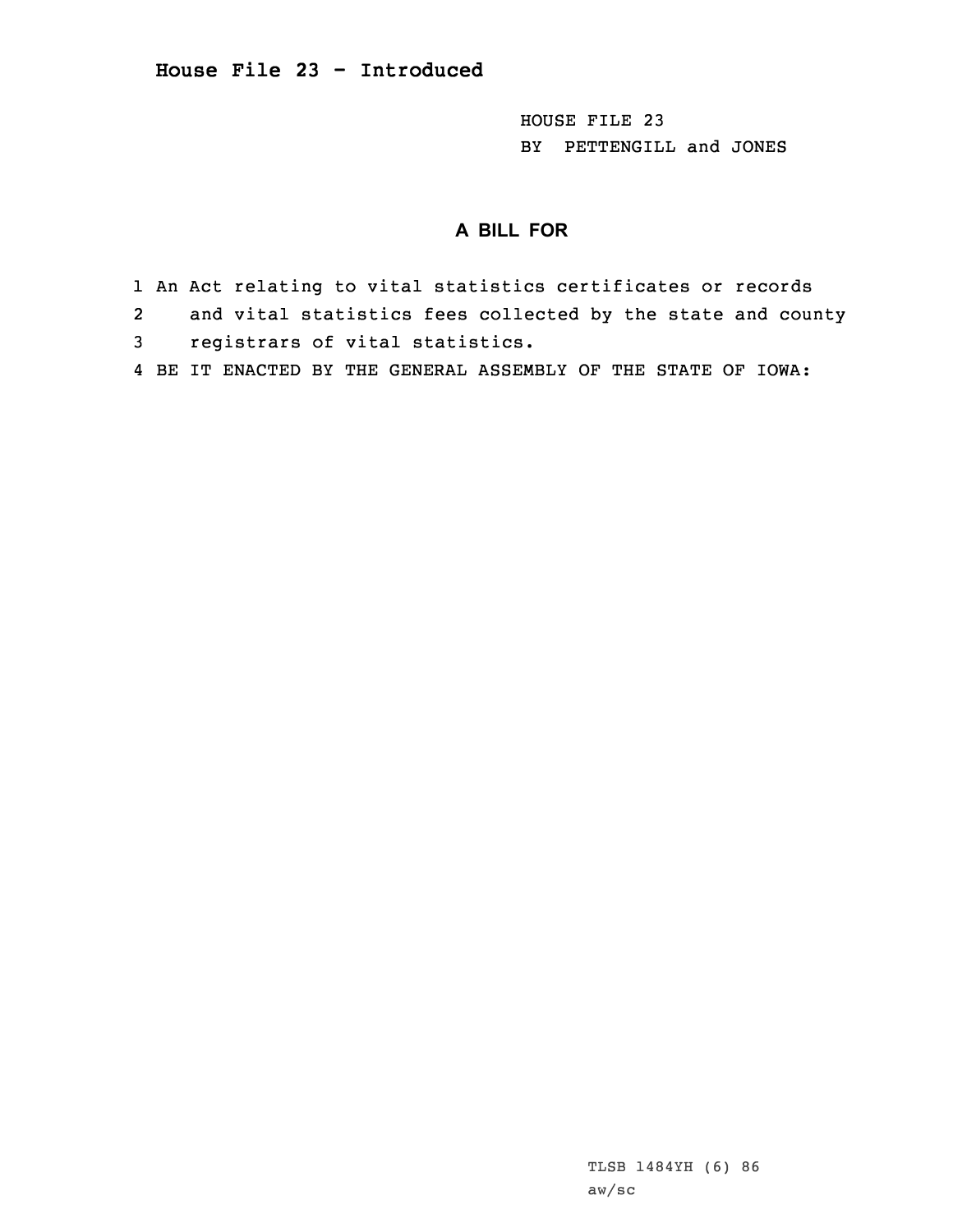1 Section 1. Section 144.45, Code 2015, is amended to read as 2 follows:

3 **144.45 Certified copies —— other copies.**

4 1. The state registrar and the county registrar shall, upon written request from any applicant entitled to <sup>a</sup> record, issue <sup>a</sup> certified copy of any certificate or record in the registrar's custody or of <sup>a</sup> part of <sup>a</sup> certificate or record. Each copy issued shall show the date of registration; and copies issued from records marked "delayed", "amended", or "court order" shall be similarly marked and show the effective 11 date.

12 2. <sup>A</sup> certified copy of <sup>a</sup> certificate, or any part thereof, shall be considered for all purposes the same as the original 14 and shall be prima facie evidence of the facts therein stated, provided that the evidentiary value of <sup>a</sup> certificate or record filed more than one year after the event, or <sup>a</sup> record which has been amended, shall be determined by the judicial or administrative body or official before whom the certificate is offered as evidence.

 3. The national division of vital statistics may be furnished copies or data which it requires for national statistics, provided that the state be reimbursed for the cost of furnishing data, and provided further that data shall not be used for other than statistical purposes by the national division of vital statistics unless so authorized by the state registrar.

 4. Federal, state, local, and other public or private agencies may, upon written request, be furnished copies or data for statistical purposes upon terms or conditions prescribed by the department.

 5. *a.* No person shall prepare or issue any certificate 32 which purports to be an original<sub> $\tau$ </sub> or certified copy $\tau$  or copy of <sup>a</sup> certificate of birth, death, fetal death, or marriage except as authorized in this chapter.

<sup>35</sup> *b.* No person, in the person's capacity as an employee or

-1-

LSB 1484YH (6) 86  $aw/sec$  1/3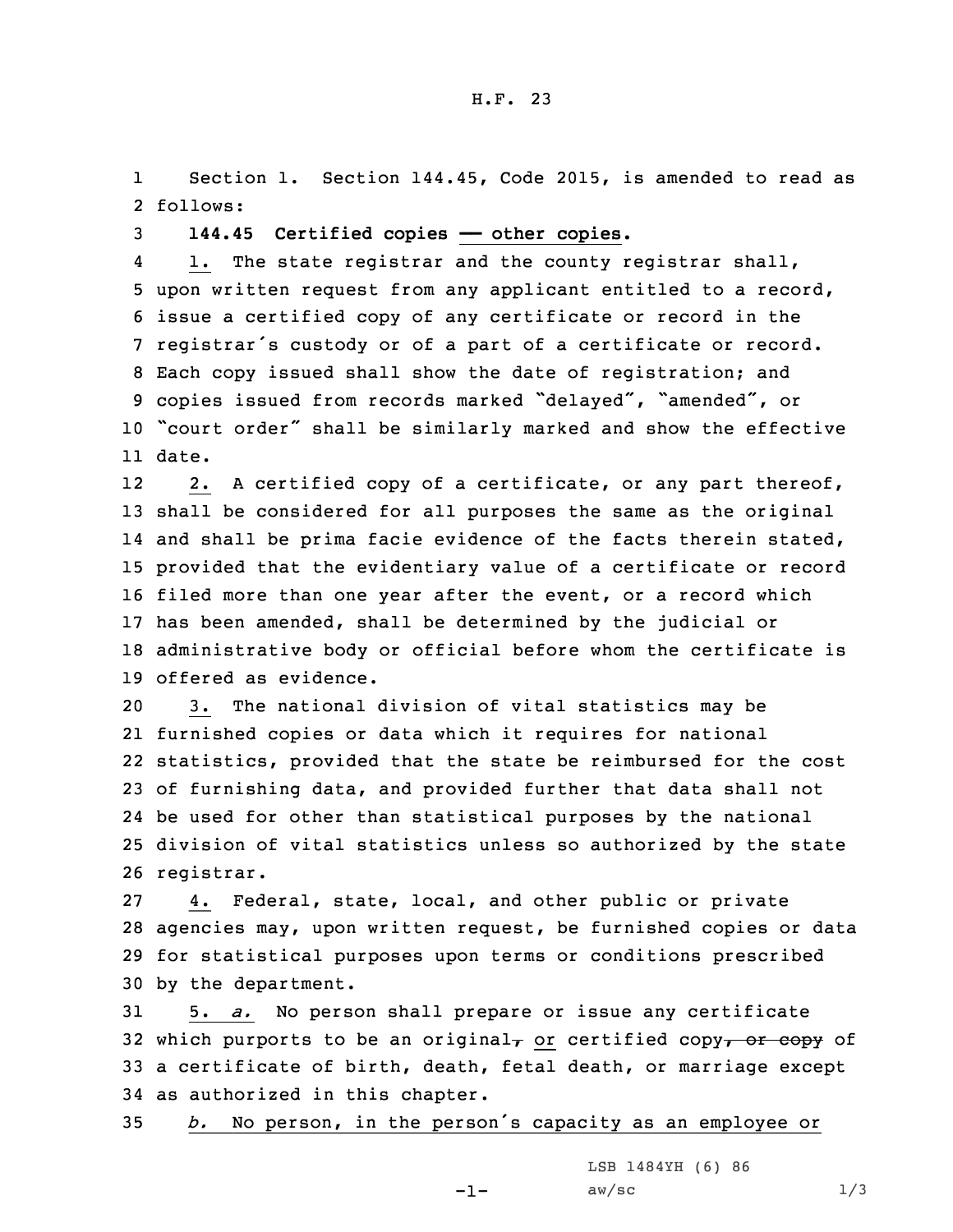H.F. 23

1 agent of the state or a political subdivision of the state, shall prepare or issue any certificate which purports to be <sup>a</sup> copy of <sup>a</sup> certificate of birth, death, fetal death, or marriage except as necessary in the scope of the person's employment or agency or as otherwise authorized in this chapter. Sec. 2. Section 144.46, subsection 1, paragraph b, Code 2015, is amended by striking the paragraph. Sec. 3. Section 144.46, Code 2015, is amended by adding the following new subsection: NEW SUBSECTION. 3. The department shall not establish or maintain, and neither the state registrar nor the county registrar is authorized to collect, <sup>a</sup> fee for <sup>a</sup> search of the 13 files or records when no copy is made, or when no record is found on file. EXPLANATION **The inclusion of this explanation does not constitute agreement with the explanation's substance by the members of the general assembly.** This bill relates to vital statistics fees collected by the state and county registrars of vital statistics. Under current law, no person is allowed to prepare or issue an original, certified copy, or copy of <sup>a</sup> certificate of birth, death, fetal death, or marriage except as provided in Code chapter 144. The bill maintains these restrictions for originals and certified copies. For other copies, the bill provides that no person, in the person's capacity as an employee or agent of the state, or <sup>a</sup> political subdivision of the state, shall prepare or issue any certificate which purports to be <sup>a</sup> copy of such <sup>a</sup> certificate except as necessary in the scope of the person's employment or agency or as provided in Code chapter 144. Under current law, the department of public health is also required to establish <sup>a</sup> vital statistics fee, based on average administrative costs, for searches of files or records when <sup>a</sup> copy of the file or record is not made or when the record is not found. Current law also requires that the fee be collected by

 $-2-$ 

LSB 1484YH (6) 86  $aw/\text{sc}$  2/3